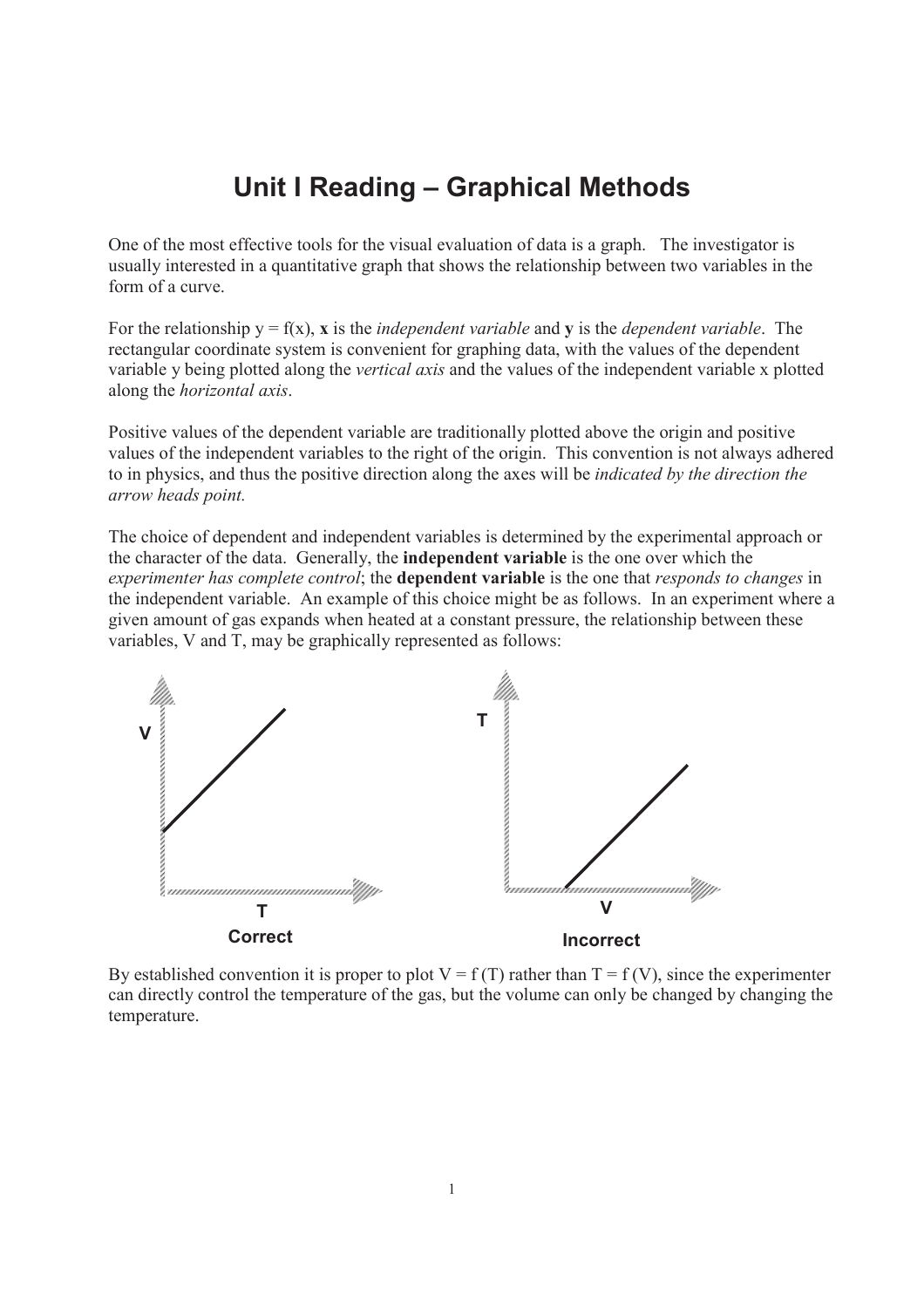## *A. Curve Fitting*

When checking a law or determining a functional relationship, there is good reason to believe that a uniform curve or straight line will result. The process of matching an equation to a curve is called **curve fitting**. The desired empirical formula, assuming good data, can usually be determined by inspection. There are other mathematical methods of curve fitting, however they are very complex and will not be considered here. Curve fitting by inspection requires an assumption that the curve represents a linear or simple power function.

If data plotted on rectangular coordinates yields a straight line, the function  $y = f(x)$  is said to be *linear* and the line on the graph could be represented algebraically by the slope-intercept form:

$$
y = mx + b,
$$

where **m** is the slope and **b** is y-intercept.

Consider the following graph of velocity vs. time:



The curve is a straight line, indicating that  $v = f(t)$  is a linear relationship. Therefore,  $v = mt + b$ ,

where slope =  $m = \frac{\Delta v}{\Delta t}$  =  $v_2 - v_1$  $t_2 - t_1$ From the graph,  $m =$  $\frac{8.0 \text{ m/s}}{10.0 \text{ s}}$  = 0.80 m/s<sup>2</sup>.

The curve intercepts the v-axis at  $v = 2.0$  m/s. This indicates that the velocity was 2.0 m/s when the first measurement was taken; that is, when  $t = 0$ . Thus,  $b = v_0 = 2.0$  m/s.

The general equation,  $\mathbf{v} = \mathbf{m} \mathbf{t} + \mathbf{b}$ , can then be rewritten as

 $\mathbf{v} = (0.80 \text{ m/s}^2) \mathbf{t} + 2.0 \text{ m/s}.$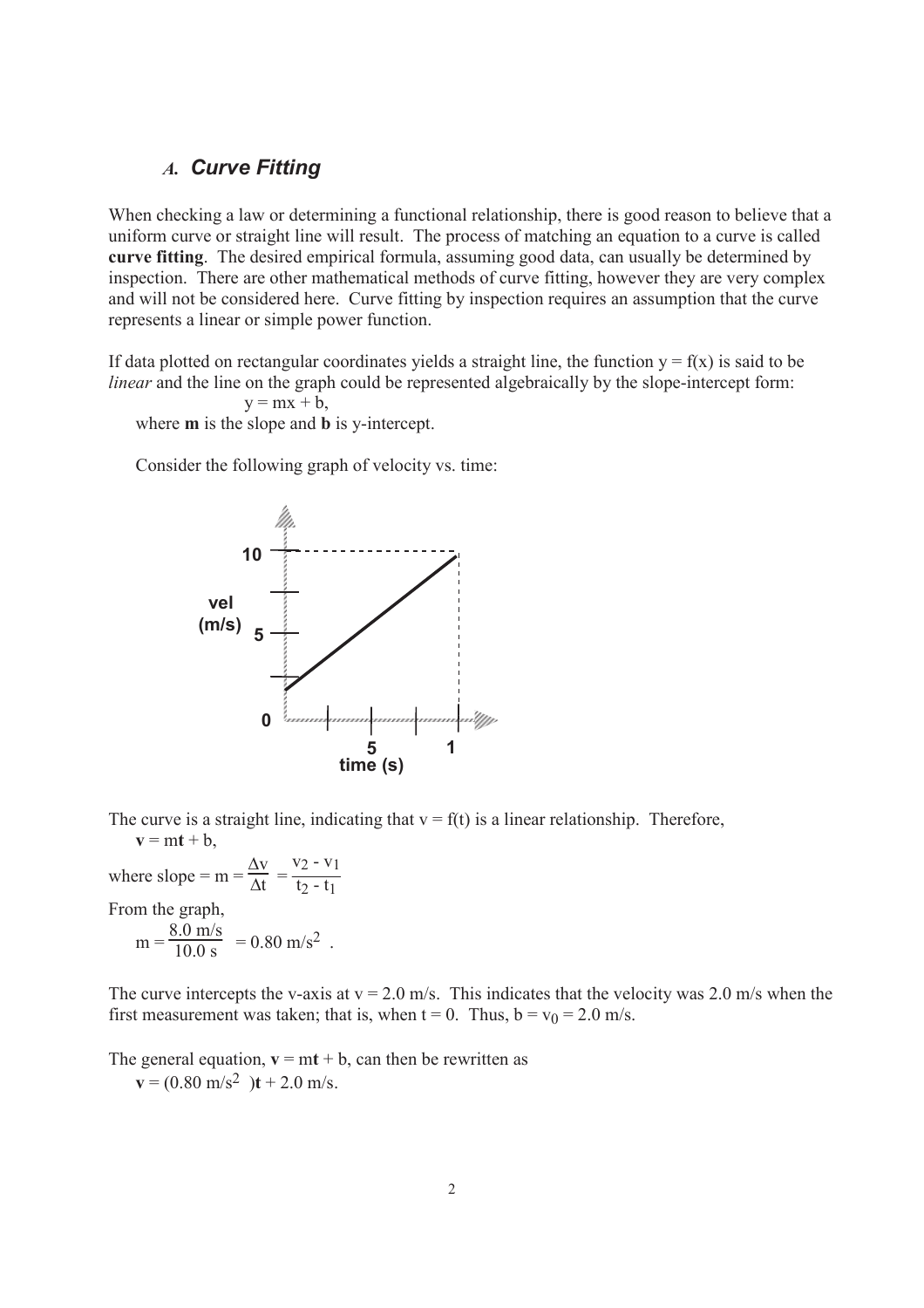## **Worksheet 1: GRAPHING PRACTICE**

For each data set below, determine the mathematical expression. To do this, first graph the original data. Assume the 1st column in each set of values to be the **independent** variable and the 2nd column the **dependent** variable. Write an appropriate mathematical expression for the relationship between the variables. Be sure to include units!







Mathematical expression #1 Mathematical expression #2

Data set 4

| Data set 3     |       |
|----------------|-------|
| A              | W     |
| (mont          | (lbs) |
| hs)            |       |
| 1              | 7.3   |
| $\overline{2}$ | 9.4   |
| 3              | 10.5  |
| 4              | 12.0  |
| 5              | 13.0  |
| 6              | 14.3  |
| 7              | 15.2  |
| 8              | 16.7  |

**t (s) v (m/s)** 1 | 7.3 |  $\longrightarrow$  | .3 | 10 2 9.4 1.2 20 3 | 10.5 | **T** | 2.7 | 30 4 | 12.0 | | | | | 4.8 | 40 5 13.0 7.5 50 6 | 14.3 | 10.8 | 60 7 15.2 14.7 70 8 | 16.7 | 19.2 | 80

Mathematical expression #3 Mathematical expression #4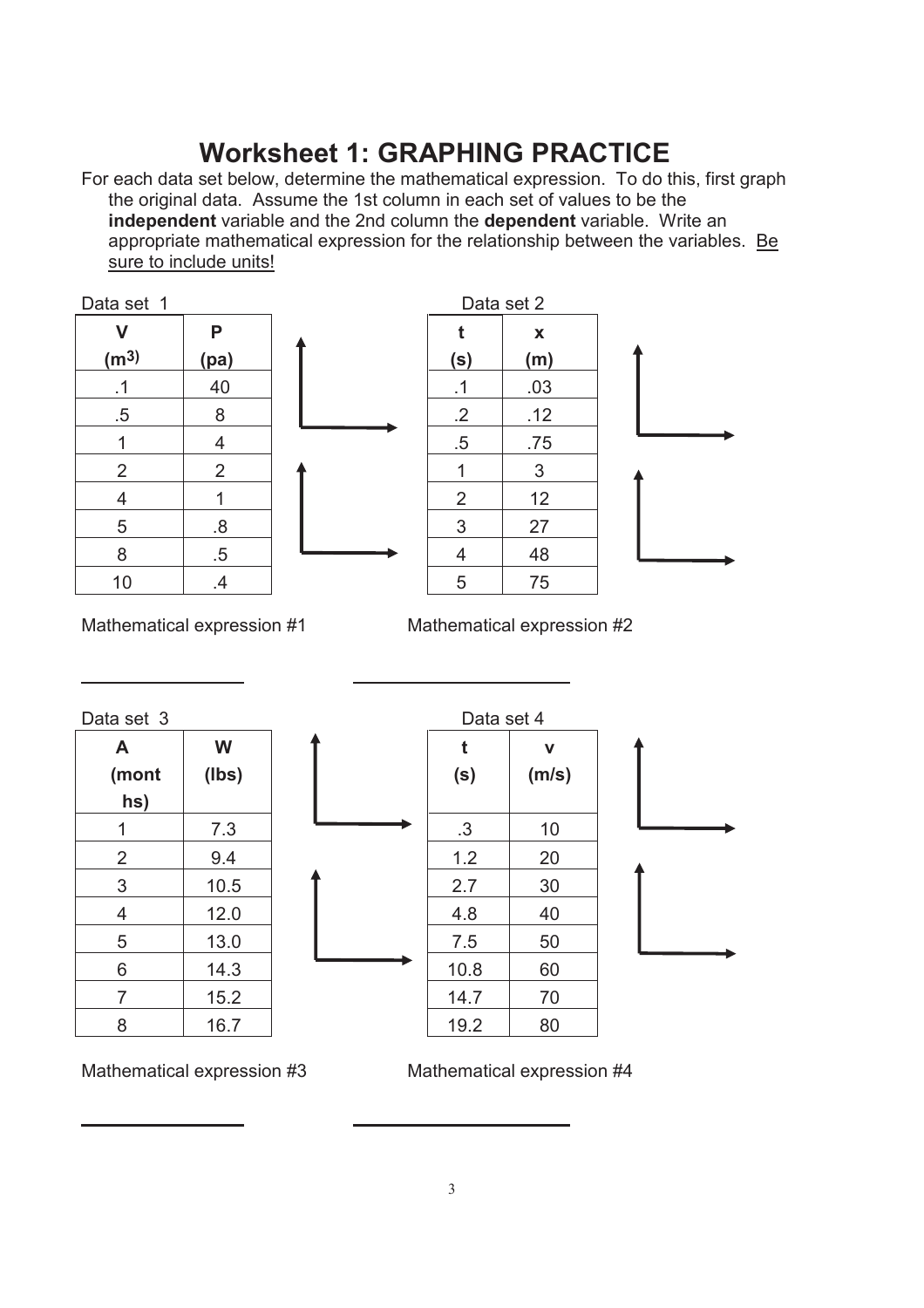**\*\*Additional required reading for this unit is chapter 2 in Conceptual Physics. It is the expectation that you\*\* \*\*read this before you come to class.\*\***

## **Worksheet 2**

`

1. Consider the position vs. time graph below for cyclists A and B.



- a. Do the cyclists start at the same point? How do you know? If not, which is ahead?
- b. At  $t= 7s$ , which cyclist is ahead? How do you know?
- c. Which cyclist is travelling faster at  $t = 3s$ ? How do you know?
- d. Are their velocities equal at any time? How do you know?
- e. What is happening at the intersection of lines A and B?